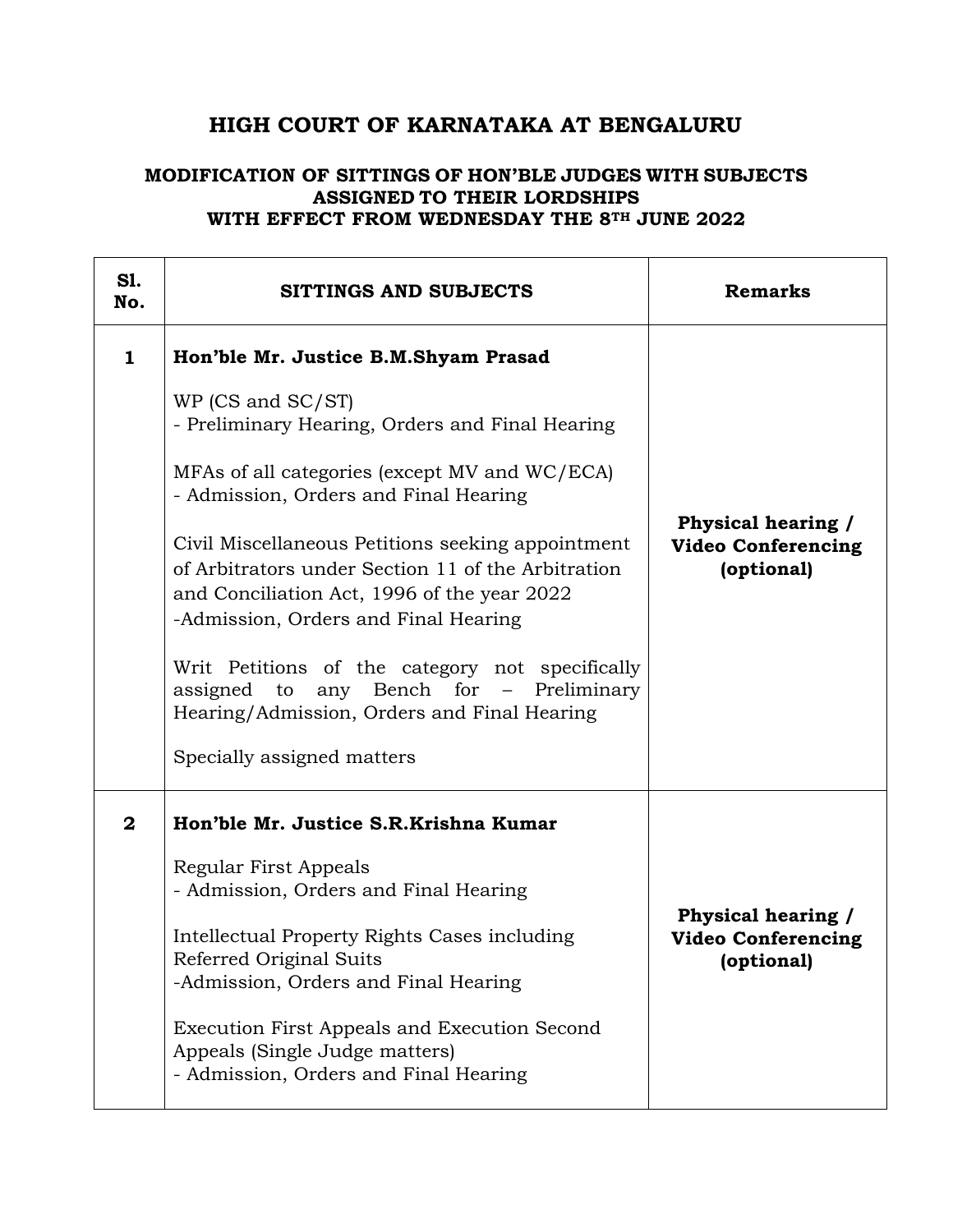|   | Civil Miscellaneous Petitions seeking appointment<br>of Arbitrators under Section 11 of the Arbitration<br>and Conciliation Act, 1996 upto 2020<br>-Admission, Orders and Final Hearing<br>Specially assigned matters |                                                               |
|---|-----------------------------------------------------------------------------------------------------------------------------------------------------------------------------------------------------------------------|---------------------------------------------------------------|
| 3 | Hon'ble Mr. Justice Suraj Govindaraj                                                                                                                                                                                  |                                                               |
|   | WPs (LA and BDA)<br>Preliminary Hearing/Admission, Orders and<br>$\frac{1}{2}$<br>Final Hearing                                                                                                                       |                                                               |
|   | All Company matters<br>- Preliminary Hearing/Admission, Orders and<br>Final Hearing                                                                                                                                   | <b>Physical hearing /</b>                                     |
|   | Arbitration Petition – Interim Measure,<br>Arbitration Petition (Enforcement of Foreign<br>Arbitral Award) and Commercial Suit<br>- Preliminary Hearing/Admission, Orders and<br>Final Hearing                        | <b>Video Conferencing</b><br>(optional)                       |
|   | Civil Miscellaneous Petitions seeking appointment<br>of Arbitrators under Section 11 of the Arbitration<br>and Conciliation Act, 1996 of the year 2021<br>-Admission, Orders and Final Hearing                        |                                                               |
|   | Specially assigned matters                                                                                                                                                                                            |                                                               |
| 4 | Hon'ble Mr. Justice M.I.Arun                                                                                                                                                                                          |                                                               |
|   | WP (Tax and Education)<br>- Preliminary Hearing, Orders and Final Hearing                                                                                                                                             | Physical hearing /<br><b>Video Conferencing</b><br>(optional) |
|   | Regular Second Appeals upto 2013<br>- Admission, Orders and Final Hearing                                                                                                                                             |                                                               |